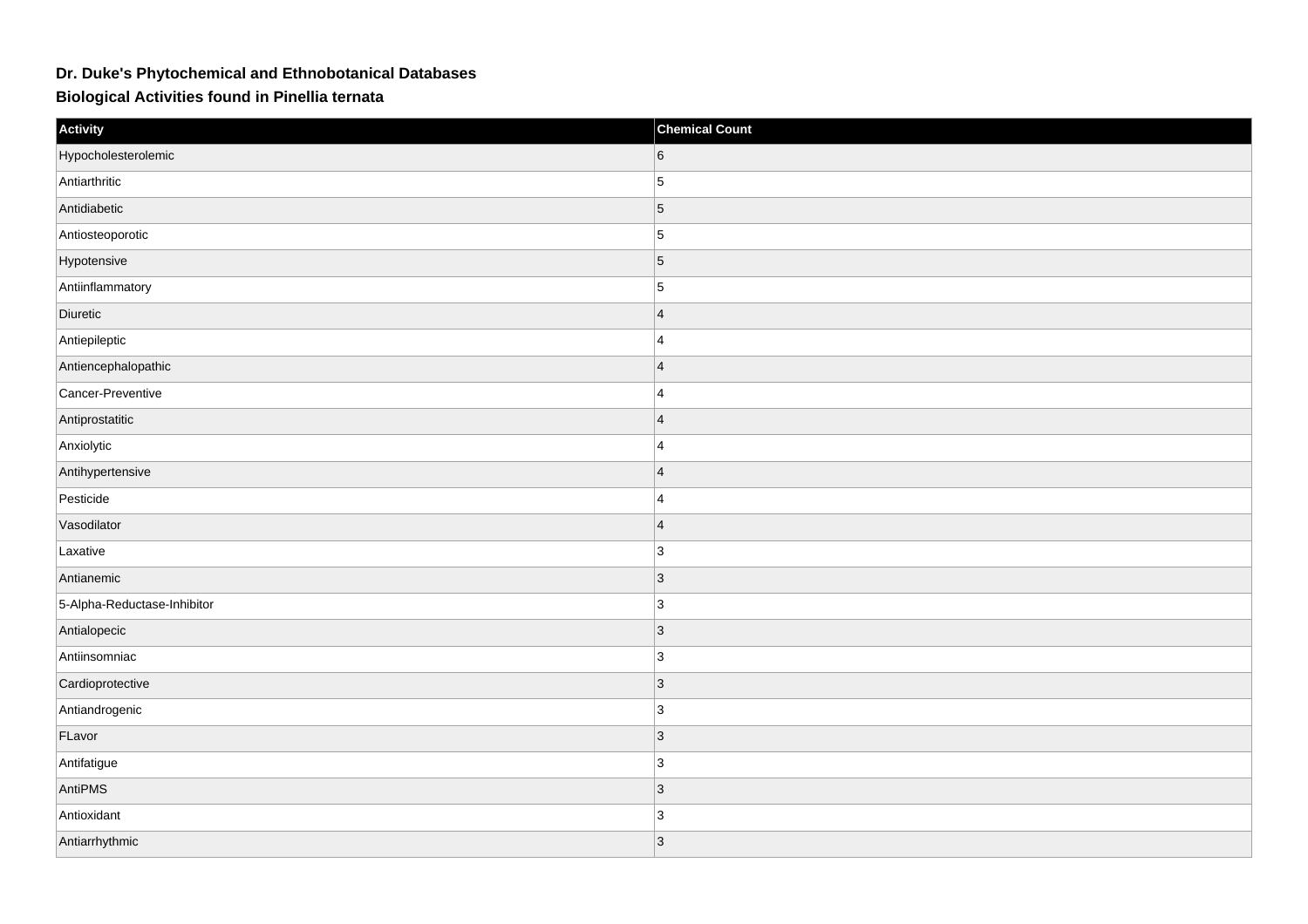| Activity            | <b>Chemical Count</b> |
|---------------------|-----------------------|
| Antidepressant      | $ 3\rangle$           |
| Antisyndrome-X      | $\vert$ 3             |
| Immunomodulator     | $ 3\rangle$           |
| Propecic            | $ 3\rangle$           |
| Antialcoholic       | $ 3\rangle$           |
| Lubricant           | $ 2\rangle$           |
| Antiulcer           | $ 2\rangle$           |
| Anticanker          | $ 2\rangle$           |
| Antiplaque          | $ 2\rangle$           |
| Antiimpotence       | $ 2\rangle$           |
| Antinociceptive     | $ 2\rangle$           |
| Antianxiety         | $ 2\rangle$           |
| Antidementia        | $ 2\rangle$           |
| Hypertensive        | $ 2\rangle$           |
| Antidyskinetic      | $\vert$ 2             |
| Antistroke          | $ 2\rangle$           |
| Antiinfertility     | $ 2\rangle$           |
| Antiobesity         | $ 2\rangle$           |
| Antispasmodic       | $ 2\rangle$           |
| Antirheumatic       | $ 2\rangle$           |
| Perfumery           | $\vert$ 2             |
| Antilithic          | $ 2\rangle$           |
| Antiatherosclerotic | $ 2\rangle$           |
| Hypoglycemic        | $ 2\rangle$           |
| Antilymphomic       | $ 2\rangle$           |
| Antistress          | $\vert$ 2             |
| Antihyperkinetic    | $ 2\rangle$           |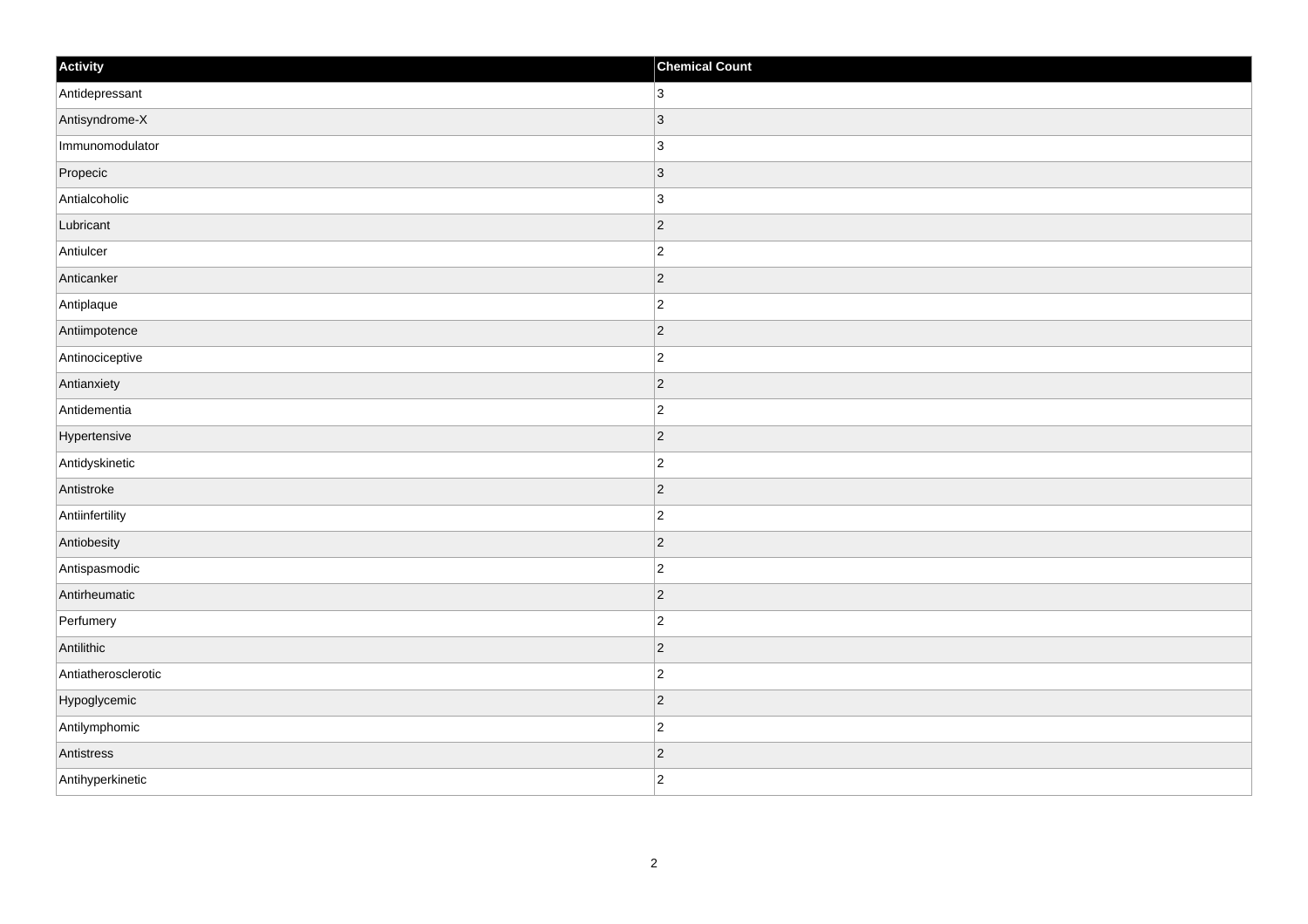| Activity              | <b>Chemical Count</b> |
|-----------------------|-----------------------|
| Hypoammonemic         | $ 2\rangle$           |
| Anticoronary          | $\overline{c}$        |
| Anticlimacteric       | $ 2\rangle$           |
| Tranquilizer          | $\overline{2}$        |
| Spermigenic           | $\overline{2}$        |
| Antiperiodontitic     | $ 2\rangle$           |
| Insulinogenic         | $ 2\rangle$           |
| Hepatoprotective      | $\overline{c}$        |
| Antialzheimeran       | 2                     |
| Antimenopausal        | $\overline{c}$        |
| Anticholesteremic     | $\mathbf 1$           |
| Ubiquiot              |                       |
| Antiestrogenic        | $\vert$ 1             |
| Antiacne              | $\overline{1}$        |
| AntiLyme              | $\mathbf 1$           |
| Sympathomimetic       | $\mathbf{1}$          |
| Cosmetic              |                       |
| Antiedemic            |                       |
| Anemiagenic           | $\mathbf{1}$          |
| Antitinnitic          | $\mathbf{1}$          |
| Antilepric            | $\mathbf 1$           |
| Schizophrenigenic     | $\mathbf{1}$          |
| <b>CNS-Depressant</b> | $\mathbf{1}$          |
| Antiototic            | 1                     |
| Antidote (Lead)       | $\vert$ 1             |
| Adrenergic            | $\mathbf 1$           |
| Immunosuppressant     | $\overline{1}$        |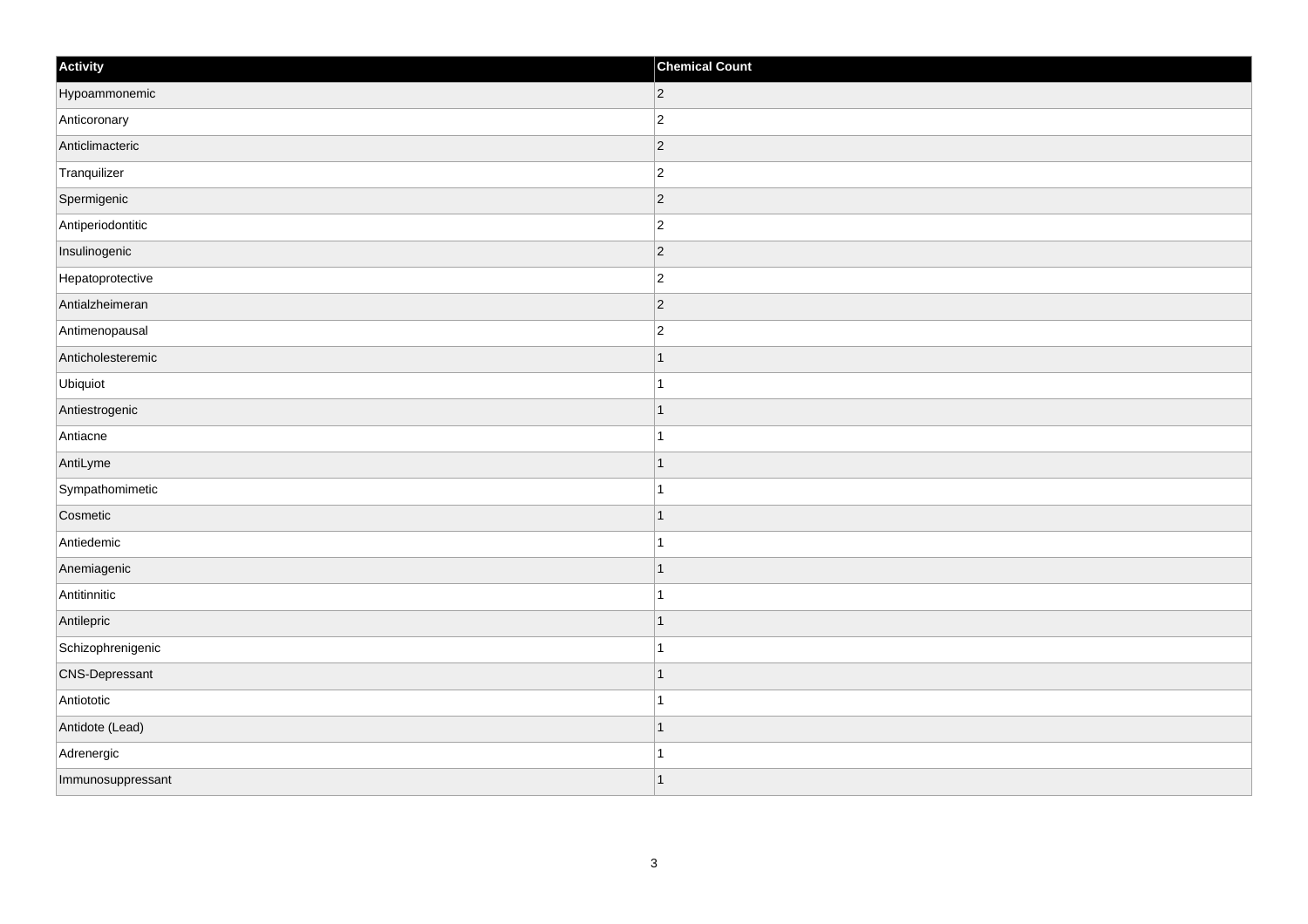| Activity                | <b>Chemical Count</b> |
|-------------------------|-----------------------|
| Antistomatitic          | $\vert$ 1             |
| Antibacterial           |                       |
| Cardiotoxic             |                       |
| Antidote (Aluminum)     | $\mathbf 1$           |
| Hypolipidemic           | $\mathbf{1}$          |
| Antisickling            |                       |
| Antihyperammonemic      | 1                     |
| Poultice                | $\mathbf 1$           |
| Antimutagenic           |                       |
| Antiretardation         | $\mathbf 1$           |
| Antihangover            | $\mathbf 1$           |
| Parasympathomimetic     | $\mathbf 1$           |
| Calcium-Channel-Blocker | 1                     |
| Antimetastatic          | $\mathbf 1$           |
| Anticonvulsant          |                       |
| Fungicide               | $\mathbf{1}$          |
| Antiprostatadenomic     | $\mathbf 1$           |
| Antifuruncular          | $\mathbf 1$           |
| Antialkali?             | 1                     |
| Neuroinhibitor          | 1                     |
| Artemicide              | $\overline{1}$        |
| Antimaculitic           | $\mathbf 1$           |
| Anticirrhotic           | 1                     |
| Uricosuric              | $\overline{1}$        |
| Emollient               | $\overline{1}$        |
| Antifeedant             | 1                     |
| Antiadenomic            | $\overline{1}$        |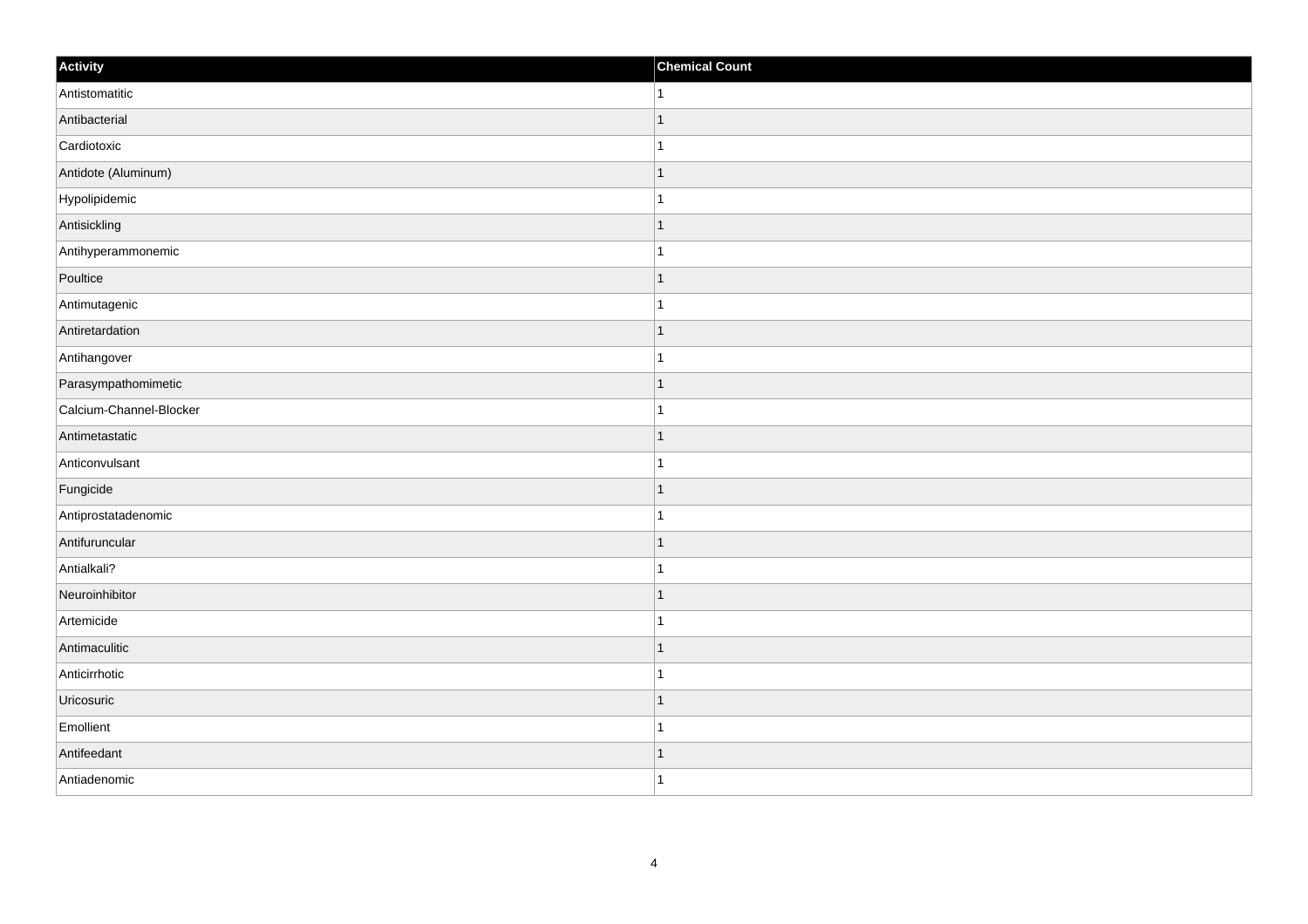| Activity                     | <b>Chemical Count</b> |
|------------------------------|-----------------------|
| Mucogenic                    | $\vert$ 1             |
| Antiviral?                   |                       |
| Anticephalagic               |                       |
| Testosteronigenic            |                       |
| Deodorant                    |                       |
| Antiprogestational           |                       |
| Antiendometriotic            |                       |
| Angiotensin-Receptor-Blocker | 1                     |
| Lipotropic                   |                       |
| Antitumor (Breast)           |                       |
| Antileukonychic              |                       |
| Spermicide                   |                       |
| Collagenic                   | -1                    |
| Antioxidant?                 |                       |
| Alpha-Reductase-Inhibitor    |                       |
| Insectifuge                  |                       |
| Anticancer (Breast)          |                       |
| Cerebrotonic                 |                       |
| Antidote (Cadmium)           | -1                    |
| lleorelaxant                 |                       |
| Antihyperlipoproteinaemic    |                       |
| Prooxidant                   |                       |
| Antinesidioblastosic         |                       |
| Hypoarginanemic              |                       |
| Antiherpetic?                |                       |
| Antiangiogenic               |                       |
| Candidicide                  |                       |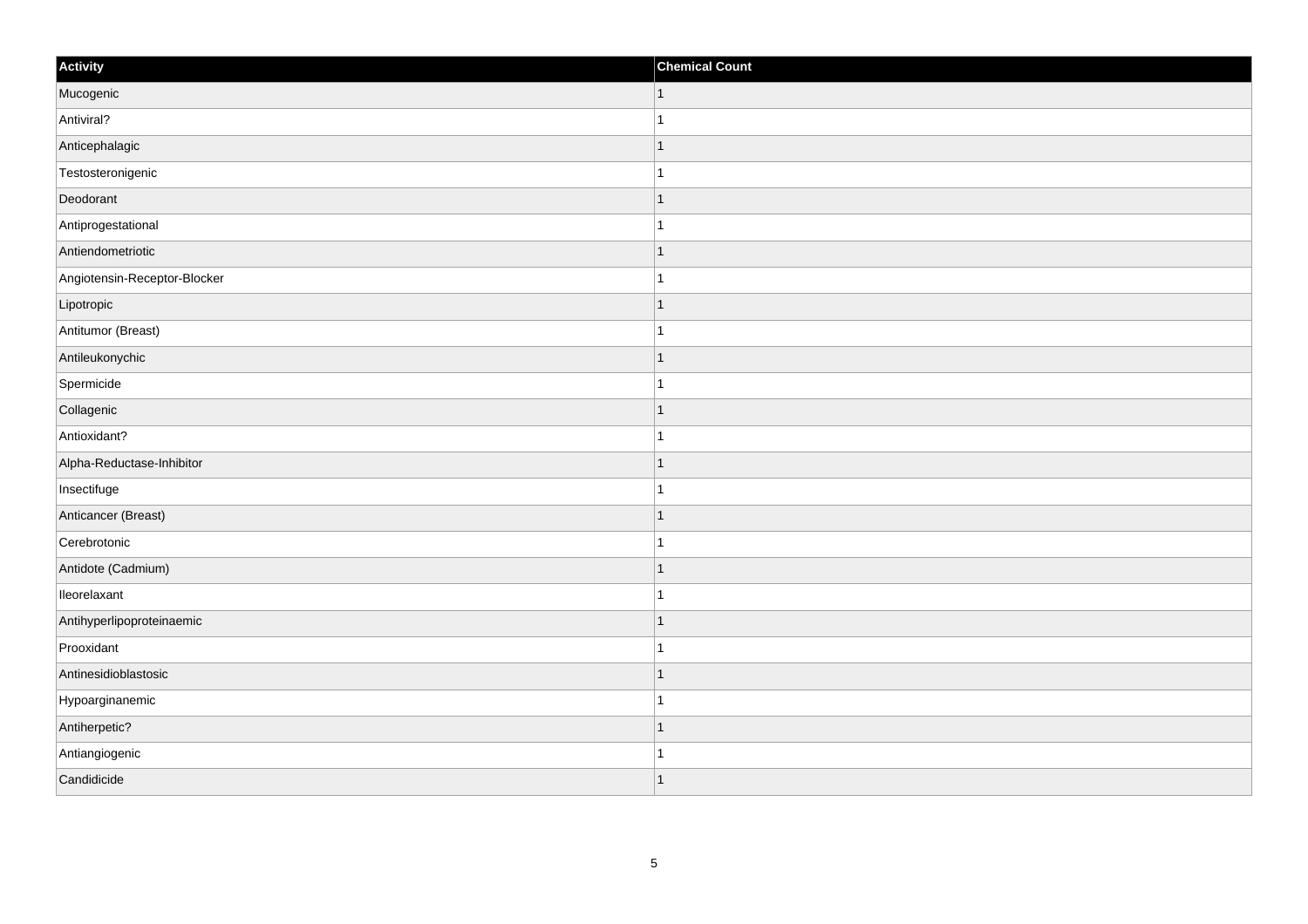| Activity                  | <b>Chemical Count</b> |
|---------------------------|-----------------------|
| Antimitral-valve-prolapse | $\vert$ 1             |
| AntiCrohn's               | $\mathbf{1}$          |
| Hemolytic                 |                       |
| Antipruritic              | $\mathbf{1}$          |
| Antigastrotic             | $\overline{1}$        |
| Neurotransmitter          | -1                    |
| Beta-Blocker              | 1                     |
| Antimastalgic             | $\overline{1}$        |
| Anticoeliac               |                       |
| Vasoconstrictor           | $\vert$ 1             |
| Estrogenic                | $\mathbf{1}$          |
| Antifibrinolytic          | $\mathbf 1$           |
| Antiakathisic             | $\mathbf{1}$          |
| Myorelaxant               | -1                    |
| Aphrodisiac               | 1                     |
| Anticheilitic             | $\vert$ 1             |
| Trichomonicide            | $\mathbf{1}$          |
| Detoxicant (Alcohol)      | $\mathbf 1$           |
| Antiacid                  | 1                     |
| Litholytic                | 1                     |
| Antitumor (Lung)          | $\overline{1}$        |
| Suppository               | $\mathbf{1}$          |
| Copper-Antagonist         | 1                     |
| Antiperistaltic           | $\mathbf 1$           |
| Antieczemic               | $\mathbf{1}$          |
| Androgenic                | $\vert$ 1             |
| Irritant                  | $\overline{1}$        |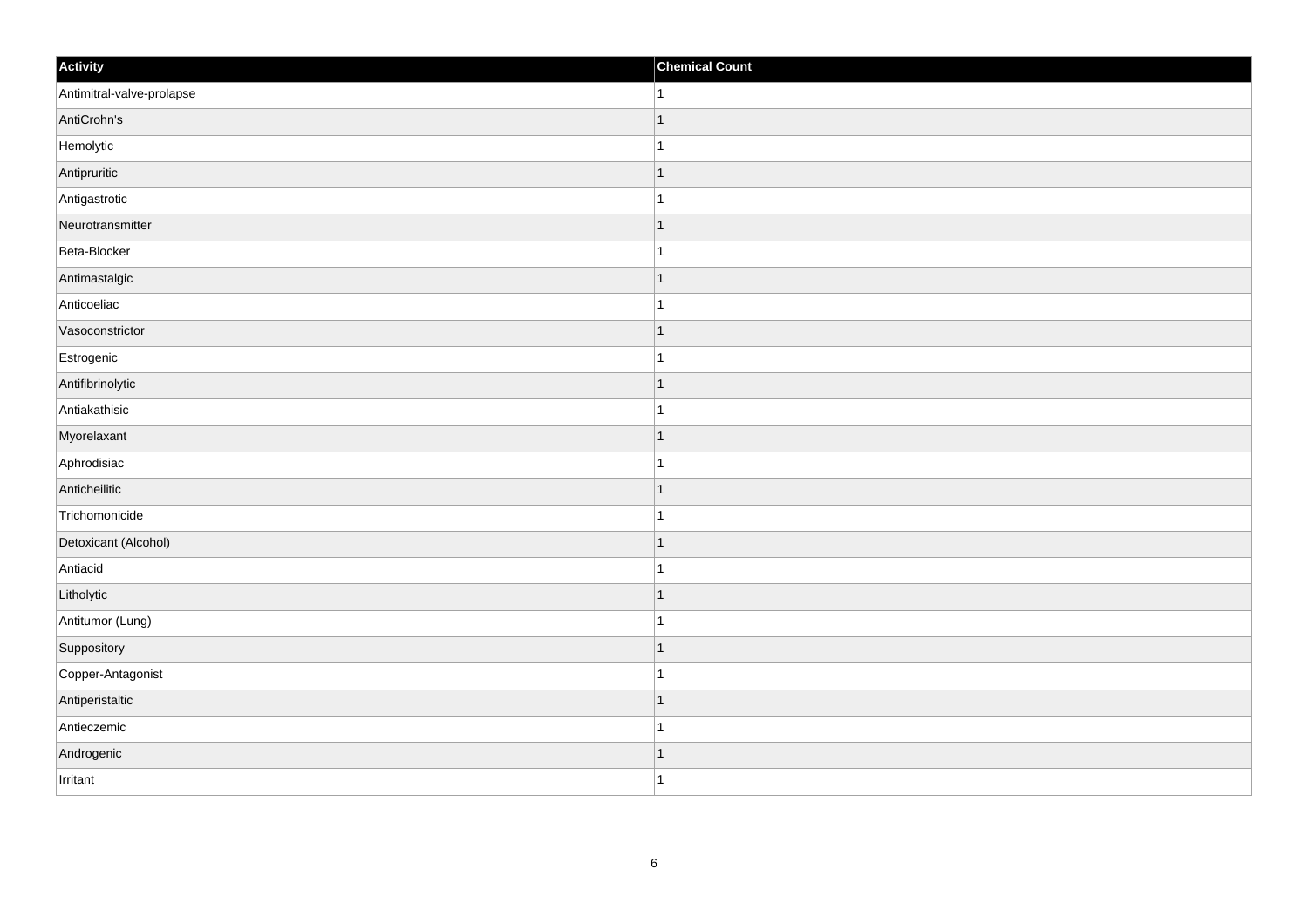| Activity             | <b>Chemical Count</b> |
|----------------------|-----------------------|
| Antitic              | $\vert$ 1             |
| Anticancer (Lung)    | $\mathbf{1}$          |
| Cholinergic          | $\overline{1}$        |
| Antidote (lodine)    | $\mathbf{1}$          |
| ACE-Inhibitor        | $\overline{1}$        |
| Immunostimulant      | $\overline{1}$        |
| Antisteatotic        | $\mathbf{1}$          |
| Antihypoglycemic     | $\mathbf{1}$          |
| Roborant             | $\overline{1}$        |
| Antineurotic         | $\mathbf{1}$          |
| Antidiscotic         | $\overline{1}$        |
| Antiseptic           | $\overline{1}$        |
| Antihomocysteine     | $\vert$ 1             |
| Antianorexic         | $\mathbf{1}$          |
| Pituitary-Stimulant  | $\overline{1}$        |
| AntiMS               | $\mathbf{1}$          |
| Antidandruff         | $\overline{1}$        |
| Hypercholesterolemic | $\overline{1}$        |
| AntiRaynaud's        | $\vert$ 1             |
| Antigonadotrophic    | $\mathbf{1}$          |
| NO-Genic             | $\overline{1}$        |
| Calcium-Antagonist   | $\mathbf{1}$          |
| Antimenorrhagic      | $\mathbf{1}$          |
| Anticolitic          | $\mathbf{1}$          |
| Vulnerary            | $\overline{1}$        |
| Antiprostaglandin    | $\mathbf{1}$          |
| Antifibrotic         | $\mathbf{1}$          |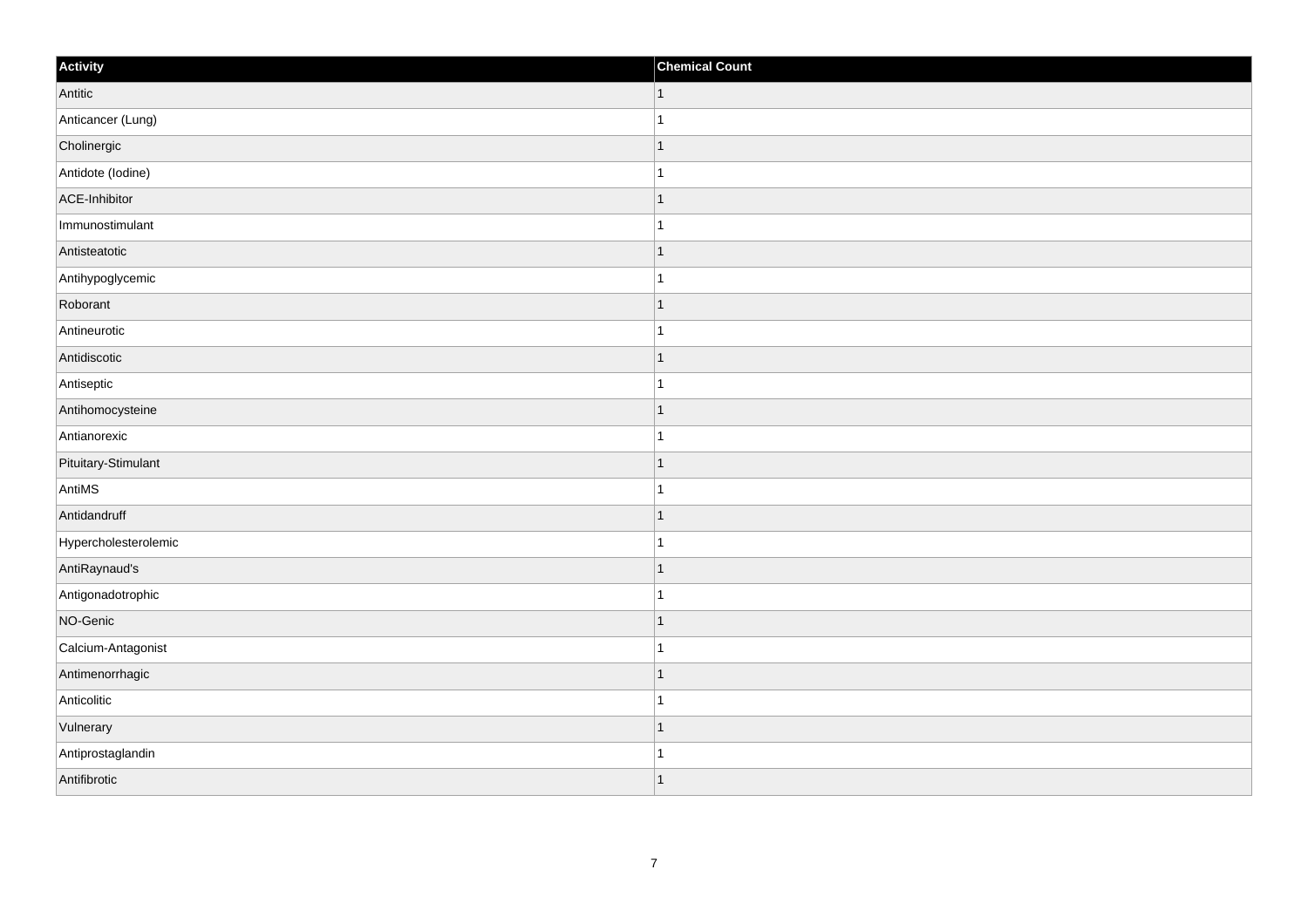| Activity             | <b>Chemical Count</b>    |
|----------------------|--------------------------|
| Antialdosteronic     | 1                        |
| Neuroexcitant        |                          |
| Arrhythmigenic       |                          |
| Antichoreic          | 1                        |
| Ulcerogenic          | 1                        |
| Emetic               |                          |
| Antiacrodermatitic   |                          |
| Memorigenic          | -1                       |
| Antiviral            |                          |
| Anticataract         | -1                       |
| Tachycardic          | 1                        |
| Decongestant         |                          |
| Angiogenic           |                          |
| Leptingenic          |                          |
| Antitriglyceride     |                          |
| Antileukemic         | 1                        |
| Soap                 | 1                        |
| <b>CNS-Stimulant</b> | ٠                        |
| Antidysgeuzic        |                          |
| Allergenic           | $\overline{\phantom{a}}$ |
| Inflammatory         |                          |
| Antiinfective        | 1                        |
| AntiBPH              | 1                        |
| Caspase-8-Inducer    |                          |
| Antinyctalopic       |                          |
| Antidote (Ammonia)   | -1                       |
| Antispare-Tire       | -1                       |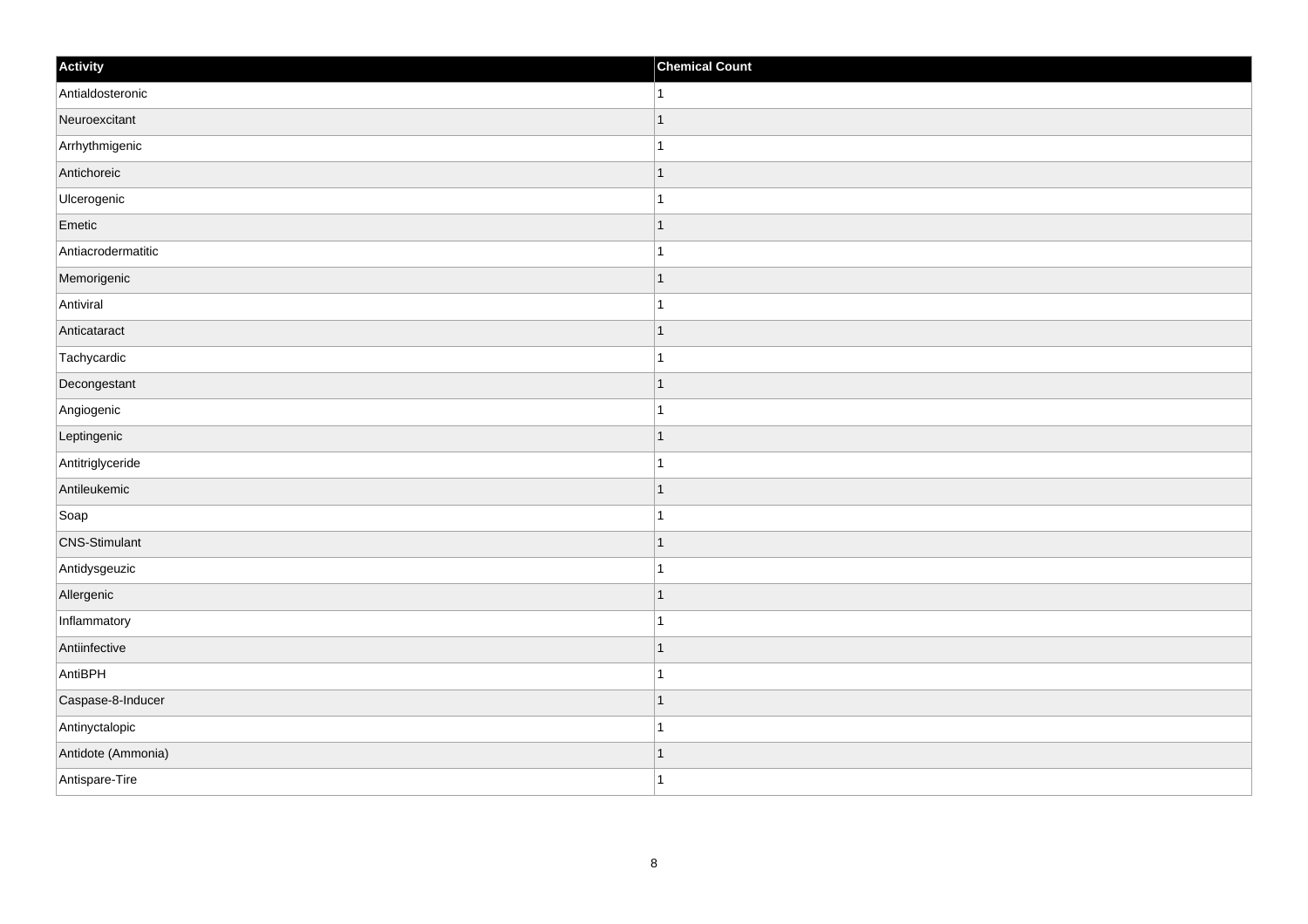| Activity            | <b>Chemical Count</b>    |
|---------------------|--------------------------|
| Pressor             | $\vert$ 1                |
| Antinephrolytic     |                          |
| Antiretinopathic    | -1                       |
| Antihepatitic       |                          |
| Antianginal         |                          |
| Percutaneostimulant |                          |
| Antimigraine        | ∣ 1                      |
| Gonadotrophic       | 1                        |
| Antigastritic       | $\overline{\phantom{a}}$ |
| Antiallergic        |                          |
| Neurotoxic          | $\overline{\phantom{a}}$ |
| Astringent          |                          |
| Antimanic           | ∣ 1                      |
| Uterorelaxant       | 1                        |
| Ergogenic           | 1                        |
| Antifertility       |                          |
| Antiaggregant       |                          |
| Mydriatic           |                          |
| AntiCFS             | ∣ 1                      |
| Dermatitigenic      | $\mathbf{1}$             |
| Antienterotic       |                          |
| Anorexic            |                          |
| Lithogenic          |                          |
| Antitumor (Cervix)  |                          |
| Antileukotriene-D4  | $\overline{\phantom{a}}$ |
| Contraceptive       | -1                       |
| Antidysmenorrheic   | 1                        |